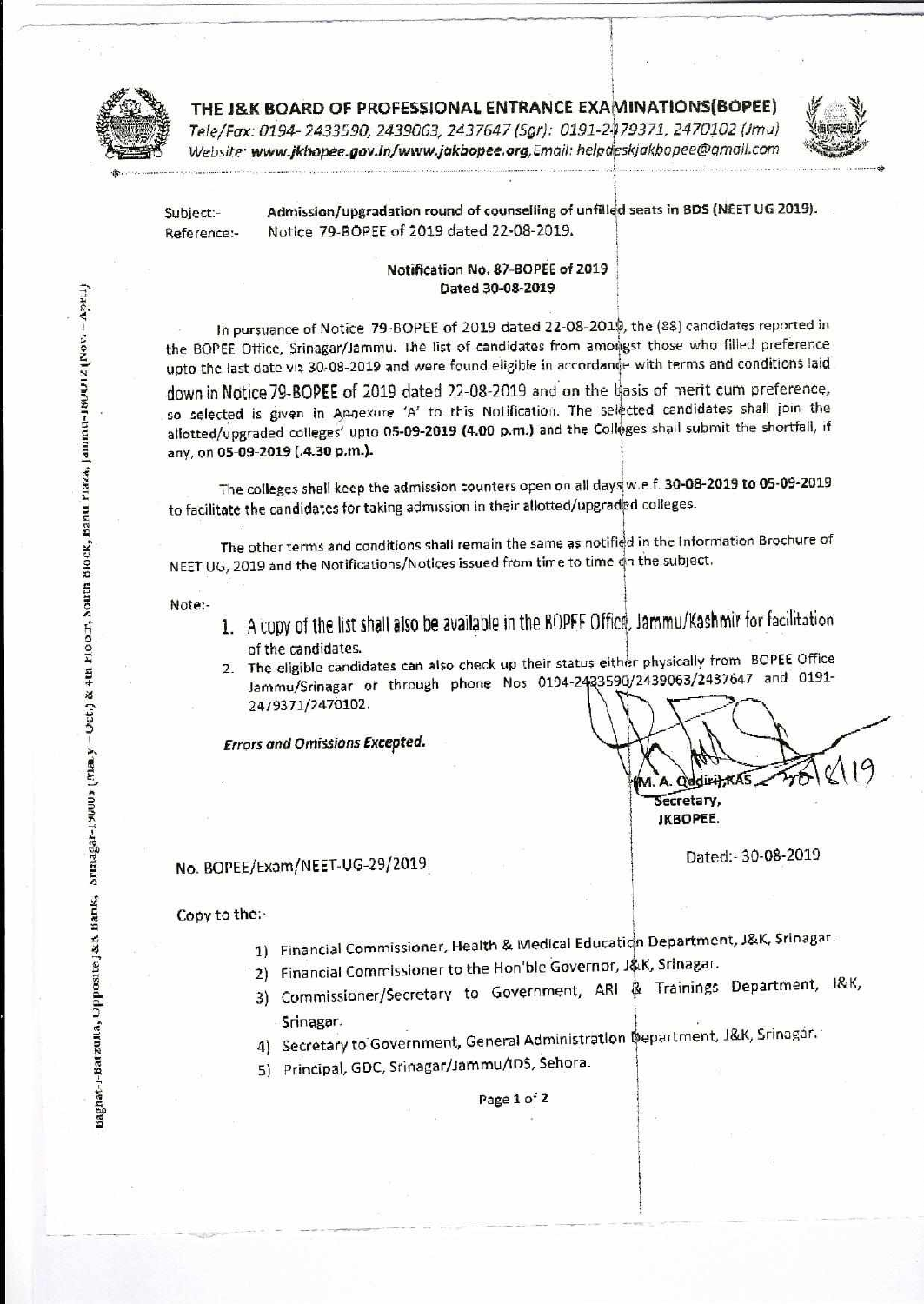- 6) Secretary, J&K, BOPEE for information.
- 7) Director Information, J&K, Srinagar for publication of the Notification in two leading newspapers of Srinagar and Jammu with largest circulation.
- 8) Special Secretary to the Chief Secretary for informption of the Chief Secretary.
- 9) General Manager, Government Press, Srinagar for publication of the Notification in the extra ordinary issue of the Government Gazette.
- 10) FA/CAO, J&K BOPEE for information.
- 11) Under Secretary, J&K BOPEE, Jammu/Srinagar.
- 12) Pvt. Secretary to the Chairman, J&K BOPEE for infqrmation of the Chairman.
- 13) Incharge, IT Section for uploading the Notification on the website of BOPEE.

Page 2 of 2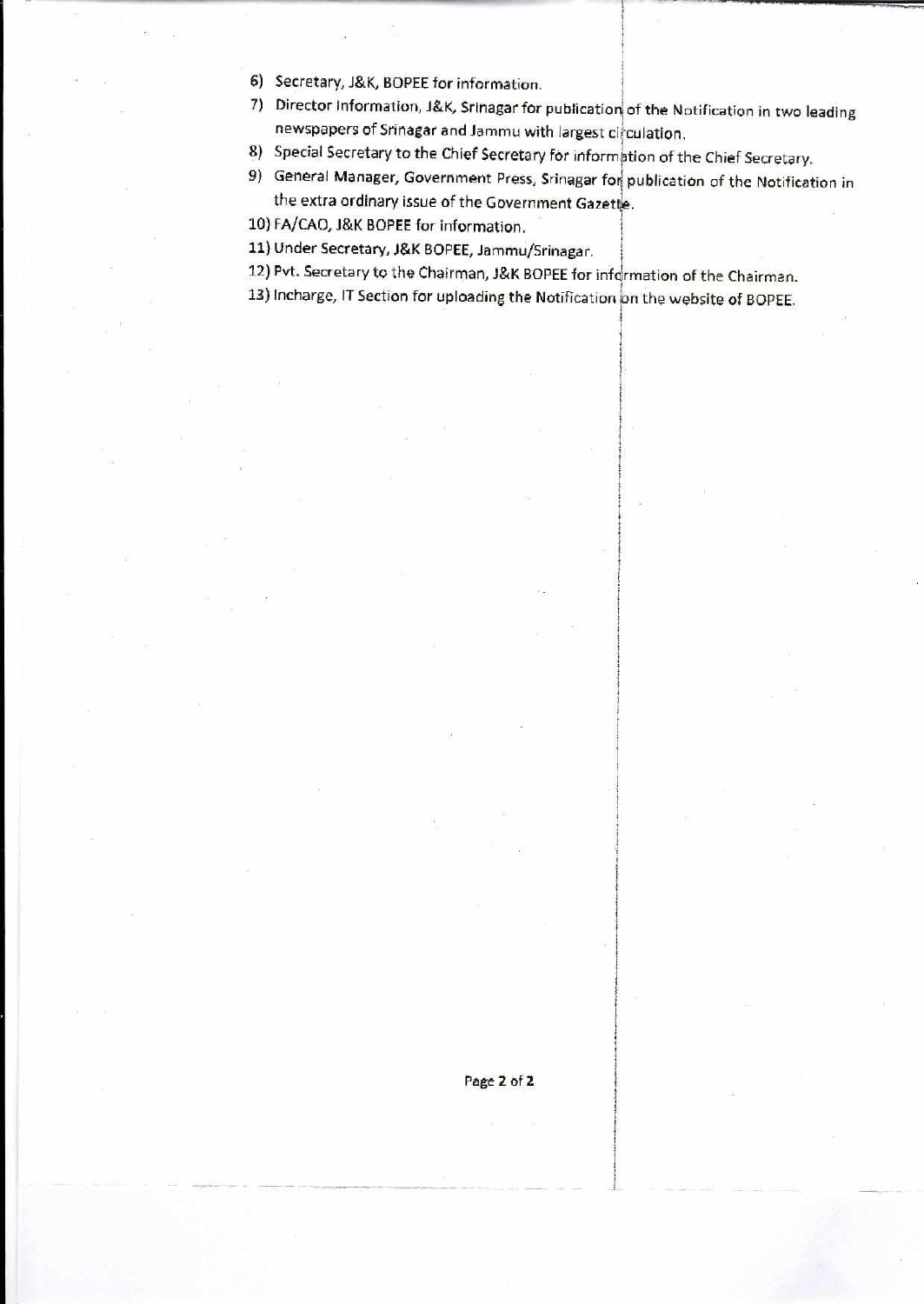# Annexure-A to Notification No. 87-BOPEE of 2019 dated 30.08.2019

| SNO            | <b>ROLL NO</b>         | NAME                      | <b>GENDER</b> | <b>SCORE!</b> | <b>CATEGORY</b> | <b>RANK</b> | <b>DISCIPLINE</b> | <b>INSTITUTION</b> | CAT-SLI   |
|----------------|------------------------|---------------------------|---------------|---------------|-----------------|-------------|-------------------|--------------------|-----------|
| 1              | 250280937              | JAVEED AHMAD KAHNDAY      | Male          | 514           | OM              | 371         | <b>BDS</b>        |                    |           |
| $\overline{z}$ | 250283488              | SOHAIL RASHID             | Male          | 469           | <b>RBA</b>      |             |                   | <b>GDC-JMU</b>     | <b>OM</b> |
| 3              | 250282349              | ZAHID MUDASSIR AHMAD KHAN | Male          | 466           |                 | 784         | DDH               | GDC-SGR            | RBA       |
| 4              | 250203190              | ZEESHAN RASHID            |               |               | RBA             | 804         | DDH               | GDC-SGR            | RBA       |
| 5              | 250281362              | SAYAR AHMAD BHAT          | Female        | 456           | OM              | 917         | <b>BDS</b>        | GDC-JMU            | OM        |
| 6              | 250102917              | TABISH TANVEER SALARIA    | Male          | 442           | OM              | 1111        | <b>BDS</b>        | IDS-JMU            | OM        |
| 7              | 250283104              | SUVAID ASHAIQ             | Male          | 434           | RBA             | 1229        | <b>BDS</b>        | <b>IDS-JMU</b>     | OM        |
| 8              | 250109346              | RISHAV SHARMA             | Male          | 428           | <b>JKPM</b>     | 1289        | <b>BDS</b>        | IDS-JMU            | OM        |
| 9              | 250102382              | PUNIKA SHARMA             | Male          | 424           | OM              | 1337        | <b>BDS</b>        | IDS-JMU            | <b>OM</b> |
| $-16$          | 250208028              | <b>JUNAIO MOHAMMAD</b>    | Female        | 423           | <b>OM</b>       | 1345        | <b>BDS</b>        | IDS-JMU            | ОМ        |
| 11             | 250213305              | MUQADDAS SHAFI            | ivrate        | 422           | RBA             | 1361        | <b>BDS</b>        | TUS-JIVIU          | Oivi      |
| 12             | 250202123              | SHIFA SALEEM SHAH         | Female        | 406           | OM              | 1554        | <b>BDS</b>        | IDS-JMU            | OM        |
| 13             | 250100306              | DEEP ISHITA               | Female        | 370           | OM              | 2025        | <b>BDS</b>        | <b>IDS-JMU</b>     | OM        |
| 14             | 250203816              | BERJEES ALTAF SHAH        | Female        | 368           | OM              | 2050        | <b>BDS</b>        | IDS-JMU            | OM        |
| 15             | 250212647              | SANA AJAZ                 | Female        | 360           | OM:             | 2146        | <b>BDS</b>        | IDS-JMU            | OM        |
| 16             | 250213766              | SYED DEEBA NAZIR          | Female        | 335           | <b>OM</b>       | 2420        | <b>BDS</b>        | IDS-JMU            | OM        |
| 17             | 250208344              | ZARQA JAN                 | Female        | 314           | RBA             | 2658        | <b>BDS</b>        | <b>IDS-JMU</b>     | OM        |
| 18             | 250204805              | SAMIQ ALI                 | Female        | 314           | OM              | 2661        | <b>BDS</b>        | <b>IDS-JMU</b>     | OM        |
| 19             | 250101710              | ARUNIMA SADOTRA           | Male          | 284           | <b>STO</b>      | 2932        | <b>BDS</b>        | IDS-JMU            | <b>OM</b> |
| 20             | 250109526              | <b>HRIDAY SAHI</b>        | Female        | 284           | OM              | 2941        | <b>BDS</b>        | IDS-JMU            | OM        |
| 21             | 250207038              | <b>MEHAKJAN</b>           | Male          | 273           | OM              | 3029        | <b>BDS</b>        | IDS-JMU            | <b>OM</b> |
| 22             | 250210546              | NAHIDA MAQBOOL            | Female        | 258           | OM              | 3154        | <b>BDS</b>        | IDS-JMU            | OM        |
| 23             | 250204050              | SPINDER JEET KOUR         | Female        | 250           | OM              | 3230.5      | <b>BDS</b>        | IDS-JMU            | OM        |
| 24             | 250104228              | SHUBHNOO MANYAL           | Female        | 250           | OM              | 3231        | <b>BDS</b>        | IDS-JMU            | <b>ON</b> |
| 25             | 250100450              | <b>VANSHIKA SHARMA</b>    | Female        | 246           | SC.             | 3267        | <b>BDS</b>        | IDS-JMU            | OM        |
| 26             | 250202088              | MEHAK UN NISA             | Female        | 241           | OM              | 3317        | <b>BDS</b>        | IDS-JMU            | OM        |
| 27             | 250105718              | SIMRAN PADHA              | Female        | 231           | OM              | 3412        | <b>BDS</b>        | IDS-JMU            | <b>OM</b> |
| 28             | 250211817              |                           | Female        | 212           | OМ              | 3562        | <b>BDS</b>        | IDS-JMU            | <b>DM</b> |
| 29             | 250203447              | ATHAR ALTAF WANI          | Female        | 207           | RBA             | 3620        | <b>BDS</b>        | IDS-JMU            | OM        |
| 30             |                        | IRTIZA JAVAJD             | Female        | 206           | <b>OM</b>       | 3630        | <b>BDS</b>        | IDS-JMU            | ОM        |
| 31             | 250214319<br>250208547 | MISBA KHURSHID            | Female        | 193           | OM              | 3753        | <b>BDS</b>        | IDS-JMU            | <b>OM</b> |
| 32             | 250104404              | NUZHAT MUSHTAQ            | Female        | 190           | OM              | 3767        | <b>BDS</b>        | IDS-JMU            | MO        |
| 33             | 250208960              | MALIK AISHA BEGUM         | Female        | 173           | RBA             | 3902        | <b>BDS</b>        | IDS-JMU            | <b>OM</b> |
|                |                        | <b>TAIBA TUFAIL</b>       | Female        | 173           | OM              | 3907        | <b>BDS</b>        | IDS-JMU            | <b>OM</b> |

 $a^2$ 

- 28

E&OE